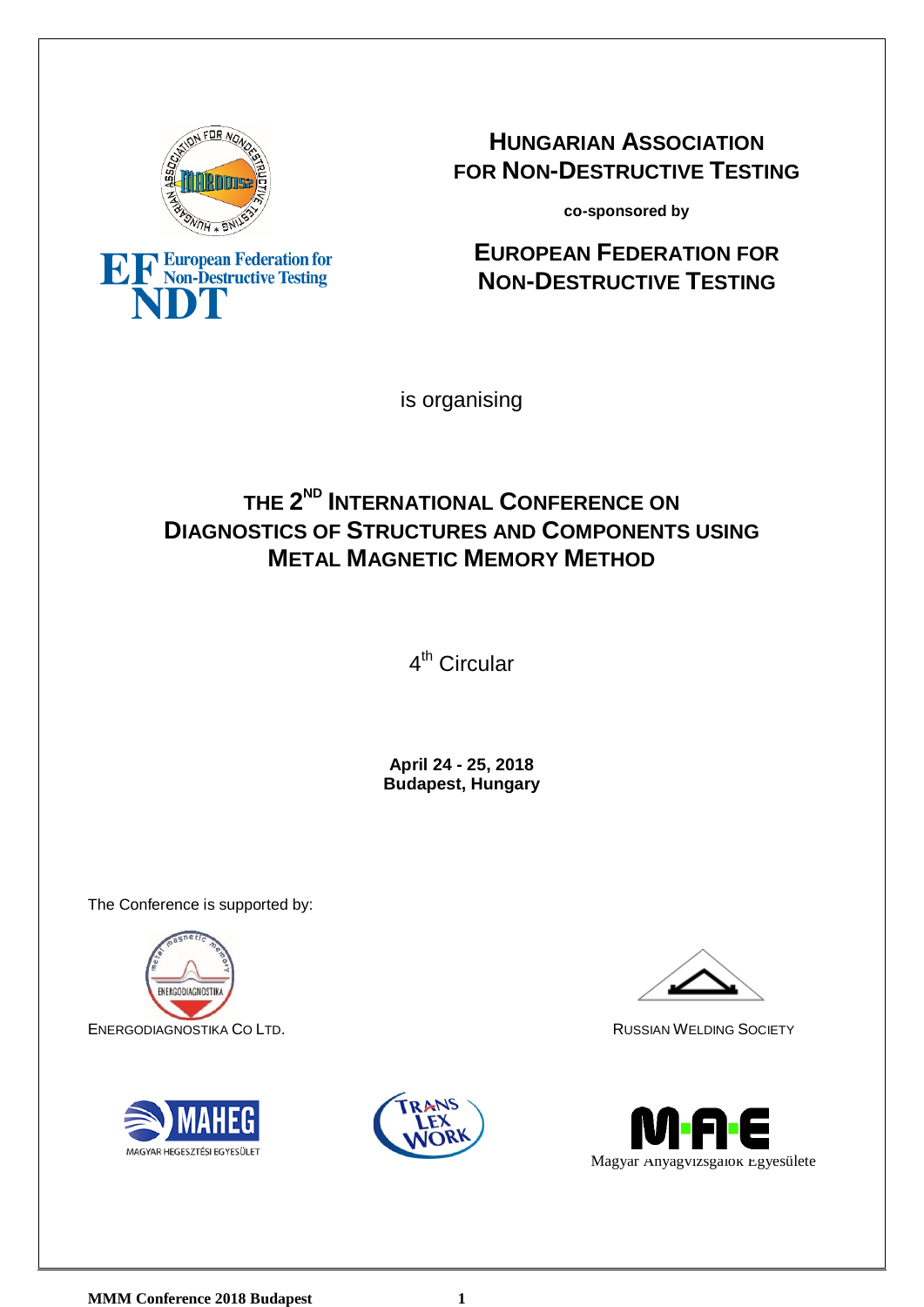

## **Organising Committee**

**Anatoly DUBOV** Russia, Co-Chairman of Conference Organizing Committee

**Peter LADÁNYI** Hungary, Co-Chairman of Conference Organizing Committee

**Imre Czinege Hungary** 

**Sergey Kolokolnikov** Russia

**Roderic K STANLEY** USA

**Péter TRAMPUS Hungary** 

**Gerd DOBMANN** Germany

**István MÉSZÁROS Hungary** 

**Vaclav SVOBODA** Czech Republic

**Vladimir TROITSKIY** Ukraine

**Lajos Kelemen Hungary** 

**Andrzej RADZISZEWSZKI** Poland

**Igor SZAJNIAK** Russia

**Weimin ZHANG** China

Secretary of Conference**: László GILLEMOT**

**Hungary** [gillemot@marovisz.hu](mailto:gillemot@marovisz.hu) Office phone: +36 1 278 0632 Private mobile: +36 20 984 5878

#### **CONFERENCE TOPICS**

- Physical bases of the **M**etal **M**agnetic **M**emory (**MMM**) method. Experimental research of the physicalmechanical properties of metals using the **MMM** method
- New theories in the magnetization of metals
- Magneto-elastic effects and domain structures
- Development of the **MMM** method in Europe, Russia and other countries
- Non-contact diagnostics of buried pipelines based on the **MMM** method
- Stress-strained states properties of metals with special regard to welded joints
- Inspection of machine-building products quality by structural inhomogeneity and residual stresses
- Experience in the use of the **MMM** method at inspection and lifetime assessment of pipelines, structures and components
- Metal limiting state criteria at assessment of residual lifetime. Stress-strain state tests of structures and components
- Using the **MMM** method in the **Fitness for Services Procedures** and in the **Asset Management System**
- Personnel training on the **MMM** method and training in the field of stress-strain state testing and engineering diagnostics

#### **The official language of the Conference is: English**

### **INTENDED AUDIENCE**

- *Managers for quality and integrity, maintenance and inspection, and NDT personnel of manufacturing and operation* in oil, gas, off-shore and chemical industry, thermal and nuclear power stations, steel constructions and bridges, structures of transportation as well as metallurgical industries
- *Research engineers and experts of Universities and Research Institutes*
- *Staff of NDT training institutions*
- *Responsible people of national authorities* and supervisor agencies
- *Engineers and technicians* of NDT equipment manufacturers and distributors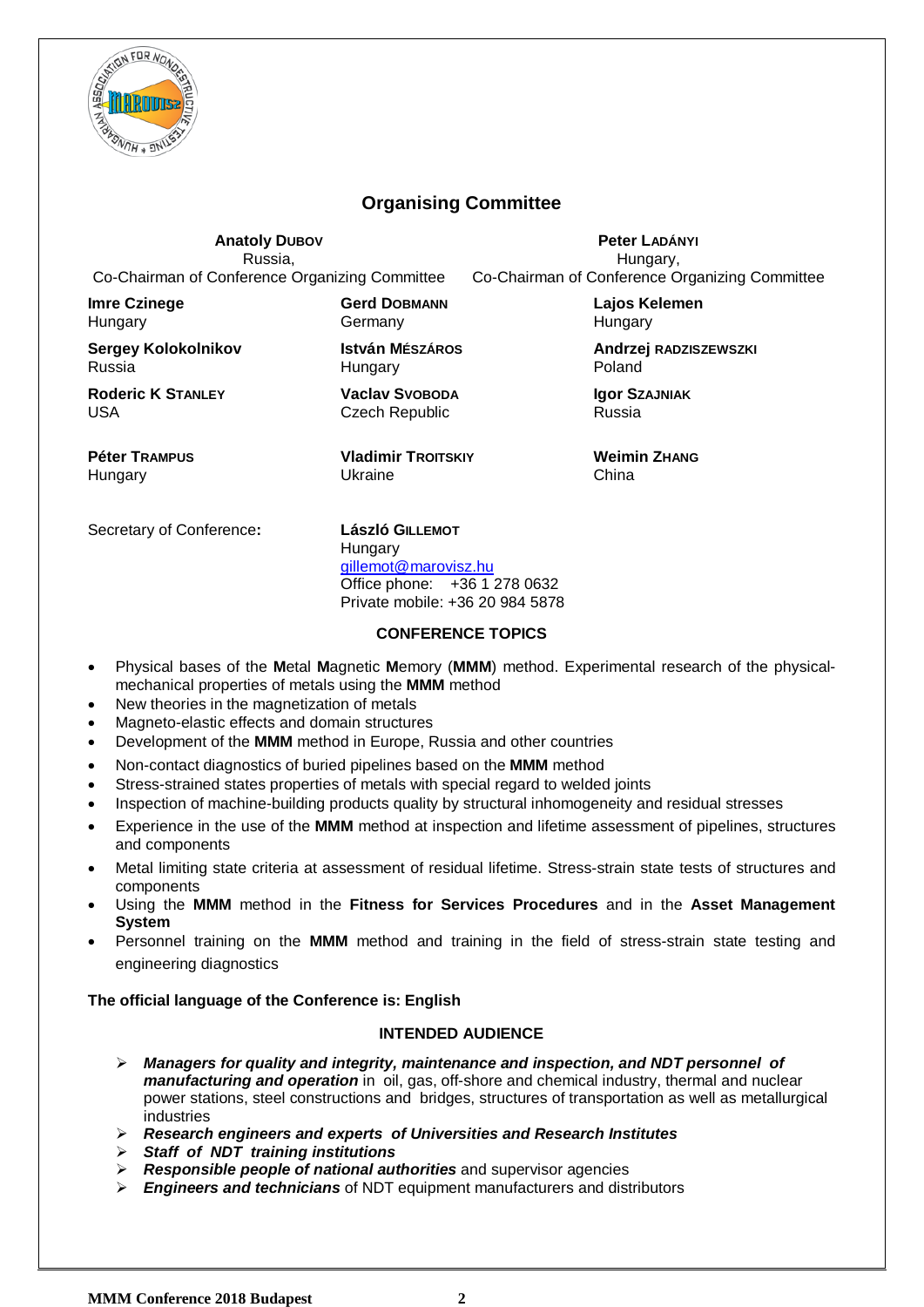

## **SCHEDULE FOR ABSTRACTS AND PAPERS SUBMISSIONS**

#### **The deadline of abstract is very soon.**

New deadline of abstracts:**20th of January, 2018**

Acceptance of presentation will be confirmed not later than **15th of February, 2018** The full text of presentation for the Proceeding as well as the presentation for projecting should be handed over at the **beginning of the Conference or earlier**.

The abstract shall be in **English** and not more than two pages A4 size with 25 mm margin on all sides. The abstract and the paper should be sent by e-mail.

| 24.04.2018 Tuesday   |                                                                      |
|----------------------|----------------------------------------------------------------------|
| $9:30 - 9:50$        | <b>Opening Ceremony</b>                                              |
| $9:50 - 10:50$       | A. A. DUBOV, S. M. KOLOKOLNIKOV: Totals of a new direction in the    |
| Russian/English      | technical diagnostics based on the metal magnetic memory             |
|                      | method. Physical bases and practical possibilities of the metal      |
| 10:50-11:30          | <b>G. DOBMANN:</b> Some critical remarks to terminology and          |
|                      | experimental applications $-$ applying the MMM-effect $-$ a view on  |
| $11:30 - 11:50$      | Coffee Break                                                         |
| $11:50 - 12:20$      | P. TRAMPUS, P. LADÁNYI: Non-destructive Methods for early Warning of |
|                      | <b>Structural Failures</b>                                           |
| 12:20-12:50          | <b>I. MÉSZÁROS:</b> An overview of magnetic material testing methods |
| $12:50 -$            | Discussion of plenary presentations                                  |
| $13:15 - 14:30$      | Lunch                                                                |
| $14:30 - 16:00$      | 3 presentations (25min + 5 min. discussion)                          |
| $16:00 - 16:30$      | Coffee Break                                                         |
| $16:30 - 17:30$      | 2 presentations (25min + 5 min. discussion)                          |
| $19:00 - 21:00$      | <b>Banquet</b>                                                       |
| 25.04.2018 Wednesday |                                                                      |
| $9:00 - 11:00$       | 4 presentations (25min + 5 min. discussion)                          |
| $11:00 - 11:30$      | Coffee Break                                                         |
| $11:30 - 12:30$      | 2 presentations (25min + 5 min. discussion)                          |
| $12:30 - 12:50$      | Conference closing                                                   |
| 12:50 - - 14:30      | Lunch                                                                |
| $14:30 - 16:30$      | ICNDT MMM Group meeting*                                             |

### **PRELIMINARY PROGRAM**

\* Basic information about this new Specialist group can be read on website of ICNDT.[\(http://www.icndt.org/ICNDT-Activities/Specialist-International-Groups\)](http://www.icndt.org/ICNDT-Activities/Specialist-International-Groups). Further information about the Group Meeting will be printed in the 4<sup>th</sup> Circular. Every person who is interested in the activities of Work Group is welcome

### **REGISTRATION**

#### **Only several days left to the early bird registration.**

The registration is available through the MAROVISZ web-site Please use the following link: **[www.marovisz.hu/2nd\\_MMM\\_Conference\\_registration,](https://docs.google.com/forms/d/e/1FAIpQLScA9KIeHybKnY6XwgeX6vItoFLS3askz6mwnehSluW3CvY_vw/viewform)** or [www.marovisz/hu](http://www.marovisz/hu) and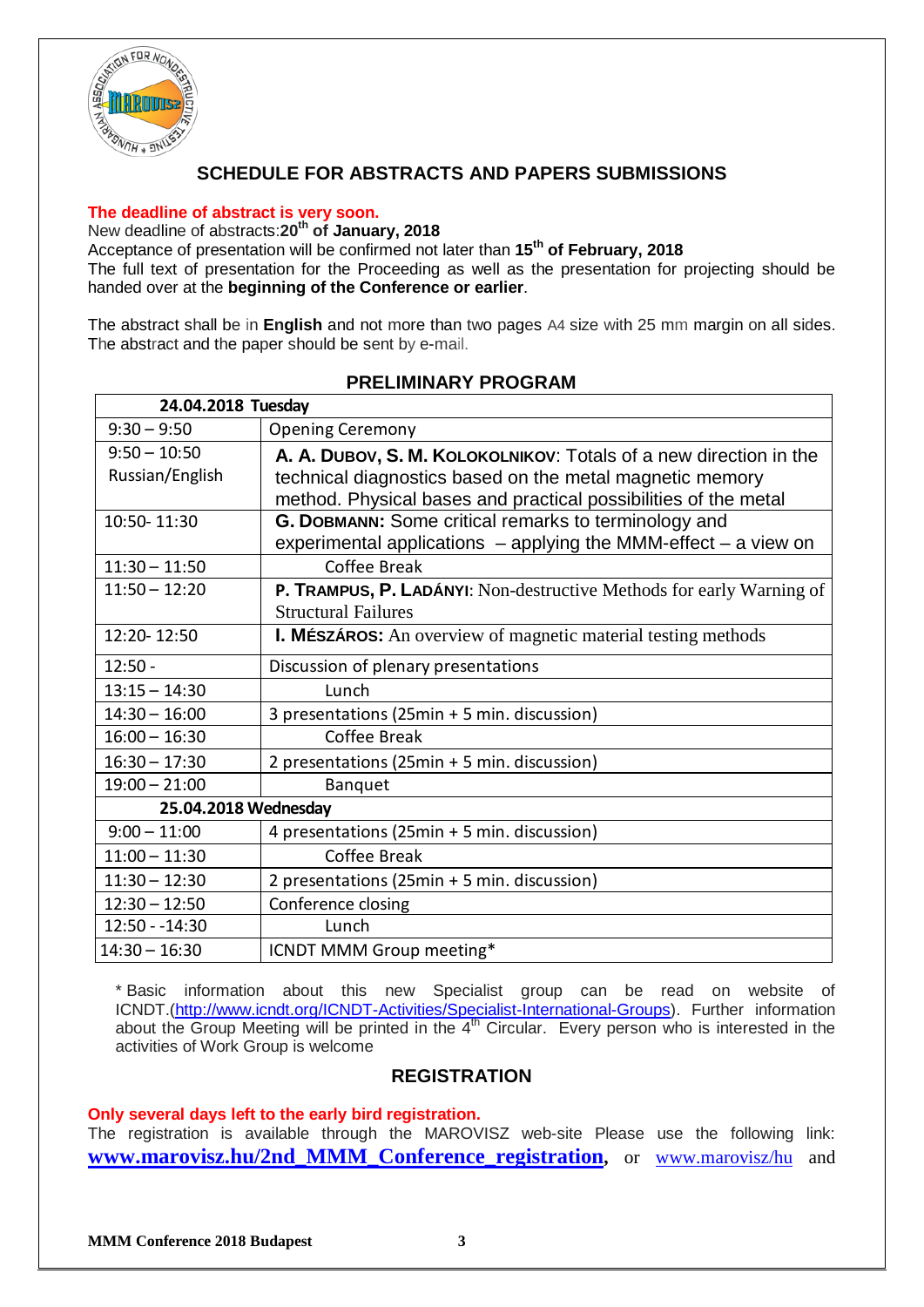

push the registration button. Finishing the registration the system will inform you about it and in several days, you will get an e-mail about the successful of registration together with Proforma Invoice. The Registration fee includes the cost of the Conference Proceedings, lunches and banquet, coffee breaks, organization expenses. It should be paid by bank transfer to the bank account of MAROVISZ: IBAN: **HU 72 10200830-32323070-00000000** (Bank: **K&H** Swift code OKH B HU HB).

"Early bird" registration fee till to 20<sup>th</sup> of January, 2018:  $350 \text{ } \in$  + VAT / participant<br>Registration fee: 400 € + VAT / participant

 $400 \epsilon + \text{VAT}$  / participant

For the member countries of the European Union is no VAT, for the others it is 27 %.

## **CONFERENCE VENUE**

The conference will be organised in the

## **DANUBIUS HOTEL HELIA**

(62-64, Kárpát Str., 1133 Budapest, Hungary) located on the bank of the Danube.

**Accommodation should be booked directly in the Hotel using the following link, which ensures a special room price: [MMM\\_Hotel\\_booking](https://booking.danubiushotels.com/ibe/details.aspx?propertyid=14787&nights=1&checkin=04/21/2018&group=MAG230518)**

### **ACCOMPANYING PERSON**

For the accompanying person the banquet is 60  $\epsilon$  including the VAT. Please at the registration; make a remark if your partner wishes to take part on the banquet. Another ladies program can be organised at the Hotel Reception.



The Conference Hall